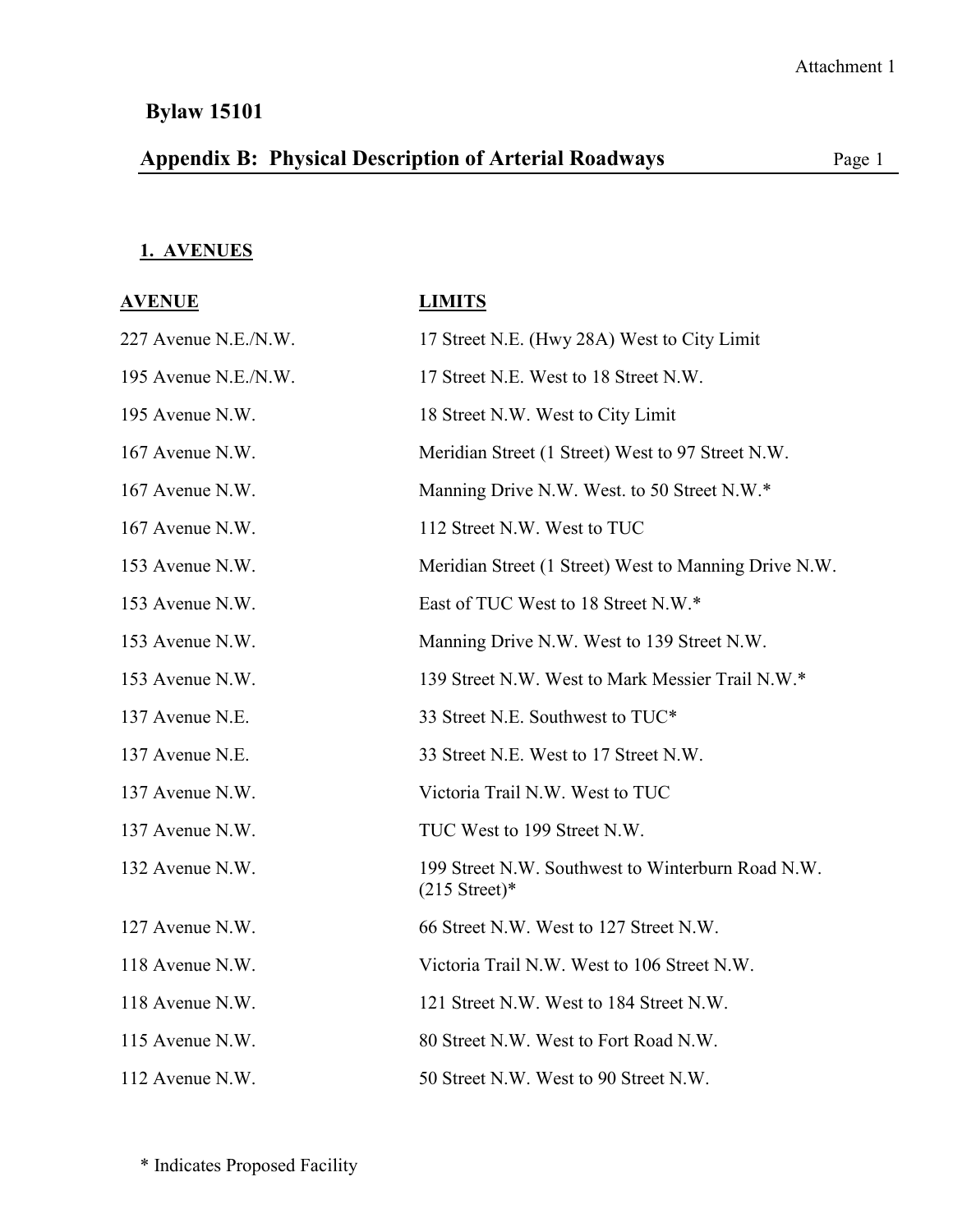| <b>Appendix B: Physical Description of Arterial Roadways</b><br>Page 2 |                                                   |  |
|------------------------------------------------------------------------|---------------------------------------------------|--|
| 111 Avenue N.W.                                                        | 101 Street N.W. West to TUC                       |  |
| 111 Avenue N.W.                                                        | TUC West to 215 Street N.W.*                      |  |
| 108A Avenue N.W.                                                       | 97 Street N.W. West to 101 Street N.W.            |  |
| 108 Avenue N.W.                                                        | 116 Street N.W. West/Northwest to 119 Street N.W. |  |
| 107A Avenue N.W.                                                       | 92 Street N.W. West to 101 Street N.W.            |  |
| 107 Avenue N.W.                                                        | 101 Street N.W. West to 184 Street N.W.           |  |
| 106 Avenue N.W.                                                        | 50 Street N.W. West to 84 Street N.W.             |  |
| 106 Avenue N.W.                                                        | 97 Street N.W. West to 117 Street N.W.            |  |
| 104 Avenue N.W.                                                        | 101 Street N.W. West to 121 Street N.W.           |  |
| 103A Avenue N.W.                                                       | Jasper Avenue N.W. West to 101 Street N.W.        |  |
| 103 Avenue N.W.                                                        | 101 Street N.W. West to 109 Street N.W.           |  |
| 102A Avenue N.W.                                                       | Jasper Avenue N.W. West to 101 Street N.W.        |  |
| 102 Avenue N.W.                                                        | 95 Street N.W. West to 109 Street N.W.            |  |
| 102 Avenue N.W.                                                        | 124 Street N.W. West to 139 Street N.W.           |  |
| 101 Avenue N.W.                                                        | 95 Street N.W. West to 95A Street N.W.            |  |
| 101 Avenue N.W.                                                        | 34 Street N.W. West to 75 Street N.W.             |  |
| 100 Avenue N.W.                                                        | 149 Street N.W. West to Stony Plain Road N.W.     |  |
| 100 Avenue N.W.                                                        | 102 Street N.W. West to 116 Street N.W.           |  |
| 98 Avenue N.W.                                                         | 50 Street N.W. West to James MacDonald Bridge     |  |
| 97 Avenue N.W.                                                         | James MacDonald Bridge West to 109 Street N.W.    |  |
| 95 Avenue N.W.                                                         | 170 Street N.W. West to 189 Street N.W.           |  |
| 92 Avenue N.W.                                                         | E City Limit to 50 Street NW                      |  |
| 90 Avenue N.W.                                                         | 50 Street N.W. West to 85 Street N.W.             |  |
| 87 Avenue N.W.                                                         | 109 Street N.W. West to Groat Road N.W.           |  |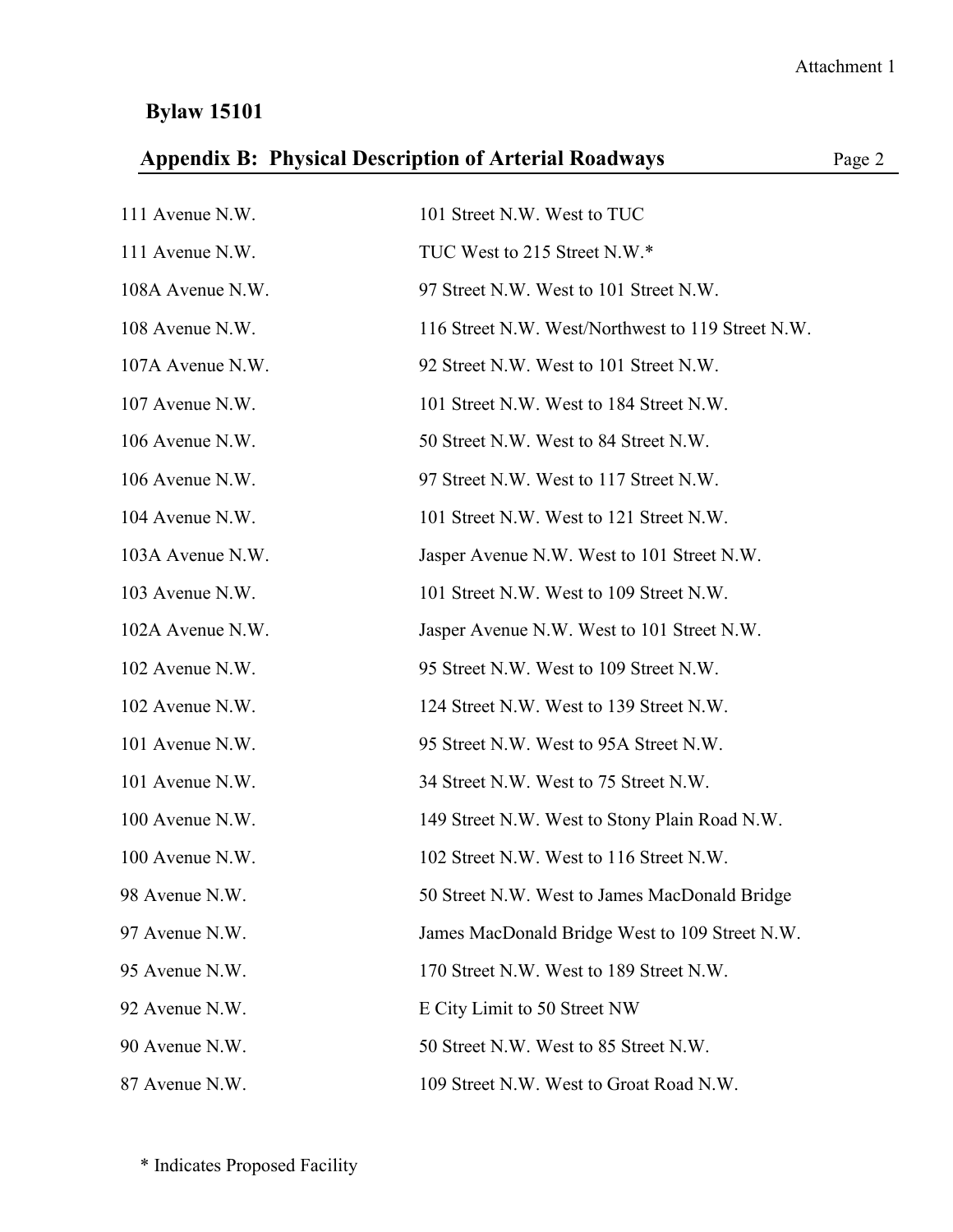|                                       | <b>Appendix B: Physical Description of Arterial Roadways</b>           | Page 3 |
|---------------------------------------|------------------------------------------------------------------------|--------|
| 87 Avenue N.W.                        | 142 Street N.W. West to TUC                                            |        |
| 82 Avenue N.W.<br>(Whyte Avenue N.W.) | 71 Street N.W. West to 114 Street N.W.                                 |        |
| 71 Avenue N.W.                        | 113 Street N.W. West to Belgravia Road N.W.                            |        |
| 69 Avenue N.W.                        | 170 Street N.W. West to 188 Street N.W.                                |        |
| 62 Avenue N.W.                        | TUC West to Hemingway Road N.W.                                        |        |
| 62 Avenue N.W.                        | Hemingway Road West to Winterburn Road (215 St.)<br>$NW *$             |        |
| 63 Avenue N.W.                        | 86 Street N.W. West to 104 Street N.W.                                 |        |
| 61 Avenue N.W.                        | 106 Street N.W. West to 113 Street N.W.                                |        |
| 60 Avenue N.W.                        | 113 Street N.W. West to 115 Street N.W.                                |        |
| 51 Avenue N.W.                        | 86 Street N.W. West to 122 Street N.W.                                 |        |
| 40 Avenue N.W.                        | Terwillegar Drive N.W. West to Riverbend Road N.W.                     |        |
| 38 Avenue N.W.                        | West of TUC Northwest to 12 Street N.W.*                               |        |
| 38 Avenue N.W.                        | 12 Street N.W. West to 34 Street N.W.                                  |        |
| 34 Avenue N.W.                        | West of TUC Southwest to 23 Avenue N.W.*                               |        |
| 34 Avenue N.W.                        | 34 Street N.W. West to 119 Street N.W.                                 |        |
| 35 Avenue N.W.                        | 199 Street NW West to Winterburn Road (215 St.) NW                     |        |
| 28 Avenue N.W.                        | 66 Street N.W. West to Parsons Road N.W.                               |        |
| 23 Avenue N.W.                        | TUC West to Terwillegar Drive N.W.                                     |        |
| 23 Avenue N.W.                        | 184 Street N.W. West to Winterburn Road N.W.<br>$(215 \text{ Street})$ |        |
| 16 Avenue N.W.                        | TUC West to Whispering River Drive N.W.                                |        |
| 25 Avenue S.W.                        | 50 Street S.W. West to Service Road East of Hwy 2 S.W.                 |        |
| 25 Avenue S.W.                        | Service Road West of Hwy 2 S.W. West to 127 Street                     |        |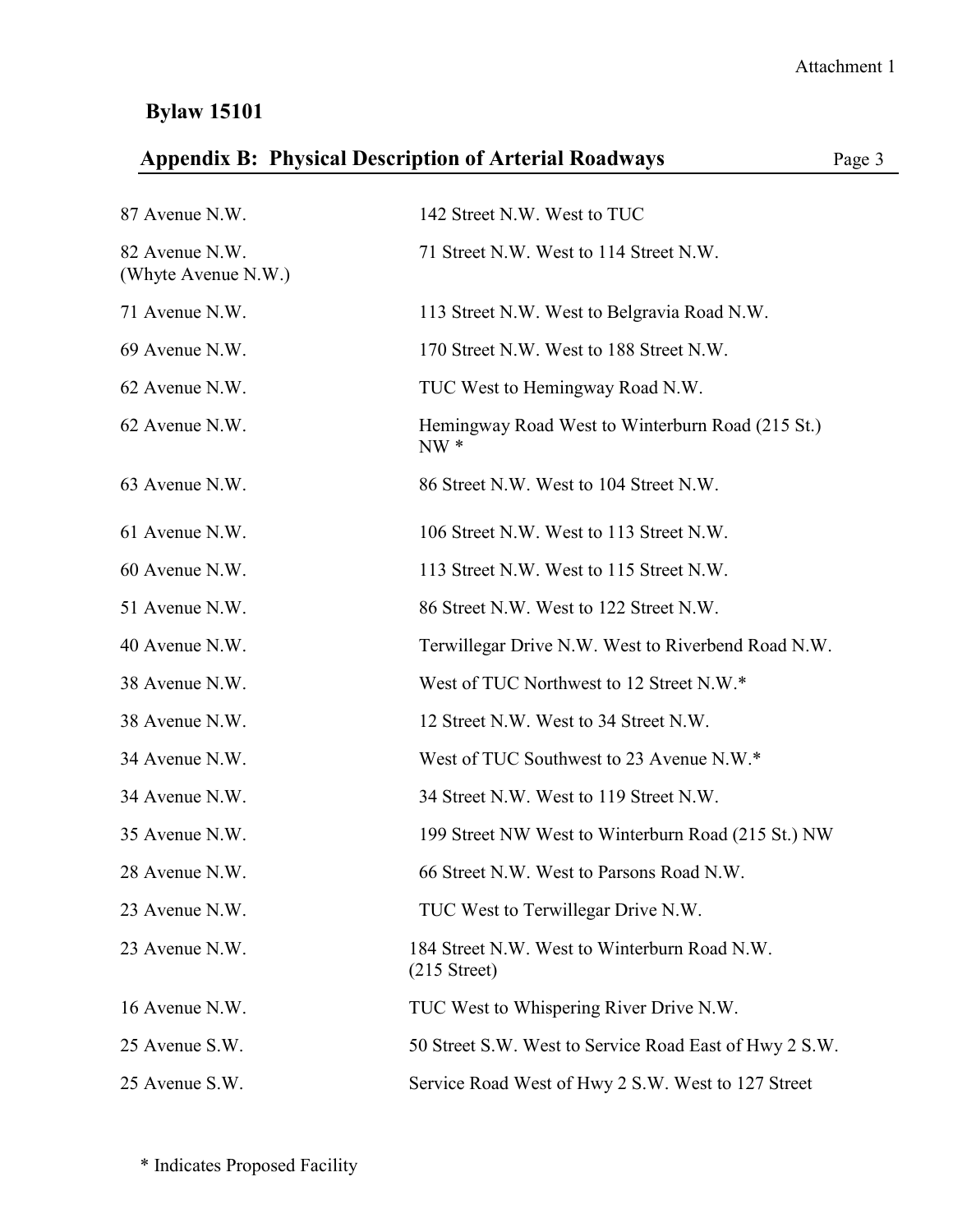# **Appendix B: Physical Description of Arterial Roadways** Page 4

|                | S.W.                                                             |
|----------------|------------------------------------------------------------------|
| 30 Avenue S.W. | Service Rd. West of Calgary Trail S.W. West to 25<br>Avenue S.W. |
| 30 Avenue S.W. | Cunningham Drive S.W. West to 127 Street S.W.                    |
| 41 Avenue S.W. | East City Limit West to Service Road East of Hwy. 2<br>S.W.      |
| 41 Avenue S.W. | Service Road West of Hwy. 2 S.W. West to 184 Street<br>S.W.      |

#### **2. STREETS**

| <b>STREET</b>       | <b>LIMITS</b>                             |
|---------------------|-------------------------------------------|
| 17 Street N.E.      | Hwy. 16 East North to 137 Avenue N.E.     |
| 17 Street N.E.      | 195 Avenue N.E. North to North City Limit |
| 17 Street S.W.      | South City Limit North to TUC             |
| 17 Street N.W./S.W. | TUC North to Sherwood Park Freeway        |
| 18 Street N.W.      | 153 Avenue N.W. North to TUC              |
| 18 Street N.W.      | <b>TUC North to North City Limit</b>      |
| 34 Street N.W.      | TUC North to North City Limit             |
| 34 Street N.W.      | 153 Avenue N.W. North to TUC              |
| 34 Street N.W.      | TUC North to Sherwood Park Freeway        |
| 34 Street S.W.      | South City Limit North to TUC             |
| 50 Street N.W.      | TUC North to North City Limit             |
| 50 Street N.W.      | 112 Avenue N.W. North to TUC              |
| 50 Street N.W.      | 167 Avenue N.W. North to TUC*             |
| 50 Street N.W.      | TUC North to 106 Avenue N.W.              |
| 50 Street S.W.      | South City Limit North to TUC             |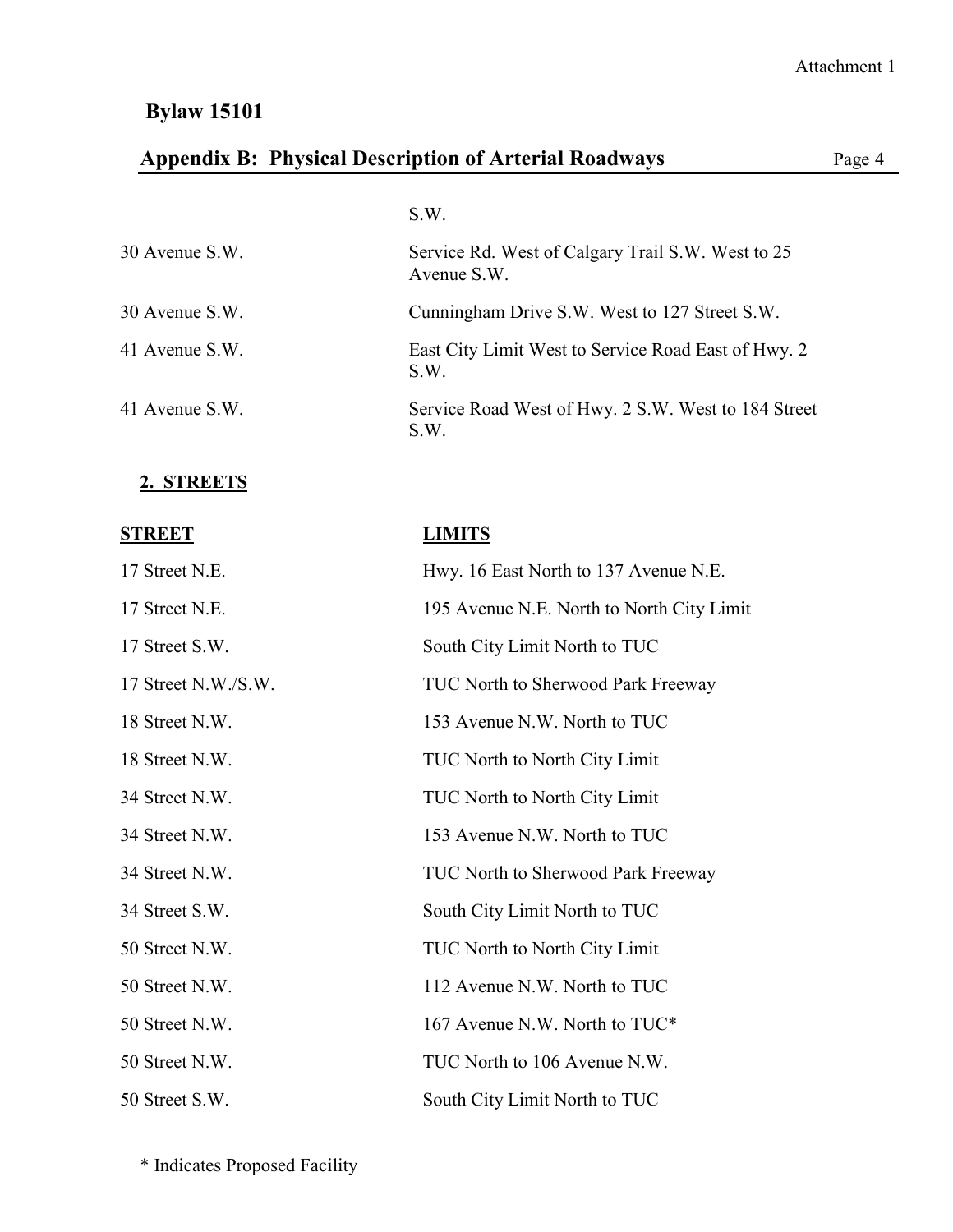|  |  | <b>Appendix B: Physical Description of Arterial Roadways</b> | Page 5 |
|--|--|--------------------------------------------------------------|--------|
|--|--|--------------------------------------------------------------|--------|

| 66 Street N.W.  | TUC North to North City Limit                   |
|-----------------|-------------------------------------------------|
| 66 Street N.W.  | 178 Avenue N.W. Northeast to North City Limit*  |
| 66 Street N.W.  | 118 Avenue N.W. North to TUC                    |
| 66 Street N.W.  | TUC North to Whitemud Drive N.W.                |
| 66 Street S.W.  | South City Limit North to TUC                   |
| 75 Street N.W.  | Whitemud Drive N.W. North to 98 Avenue N.W.     |
| 80 Street N.W.  | 115 Avenue N.W. North to Fort Road N.W.         |
| 82 Street N.W.  | Jasper Avenue N.W. North to TUC                 |
| 83 Street N.W   | Argyll Road N.W. North to 90 Avenue N.W.        |
| 84 Street N.W.  | 98 Avenue N.W. North to 106 Avenue N.W          |
| 85 Street N.W.  | 90 Avenue N.W. North to 98 Avenue N.W.          |
| 86 Street N.W.  | Stadium Road N.W. North to Fort Road N.W.       |
| 91 Street N.W.  | TUC North to 63 Avenue N.W                      |
| 91 Street S.W.  | 25 Avenue S.W. North to TUC                     |
| 91 Street S.W.  | South City Limit North to 25 Avenue S.W.        |
| 95 Street N.W.  | 101 Avenue N.W. North to 118 Avenue N.W.        |
| 97 Street N.W.  | Jasper Avenue N.W. North to TUC                 |
| 99 Street N.W.  | 34 Avenue N.W. North to Saskatchewan Drive N.W. |
| 100 Street N.W. | MacDonald Drive N.W. North to 103A Avenue N.W.  |
| 101 Street S.W. | South City Limit Northeast to 91 Street S.W.*   |
| 102 Street N.W. | 100 Avenue N.W. North to MacDonald Drive N.W.   |
| 104 Street N.W. | 55 Avenue N.W. North to Saskatchewan Drive N.W. |
| 104 Street N.W. | River Valley Road N.W. North to 97 Avenue N.W.  |
| 105 Street N.W. | River Valley Road N.W. North to 107 Avenue N.W. |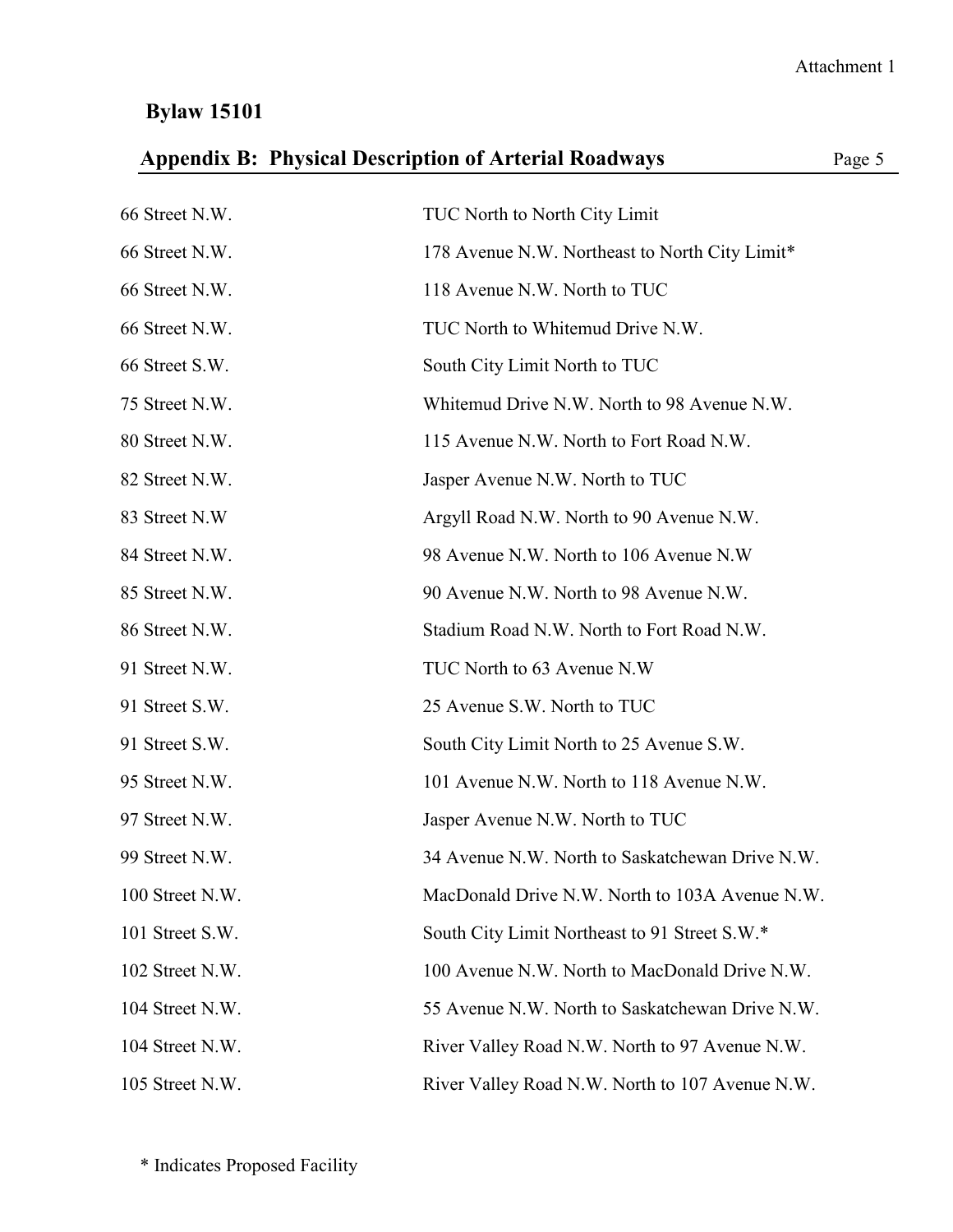|  | <b>Appendix B: Physical Description of Arterial Roadways</b> |  | Page 6 |
|--|--------------------------------------------------------------|--|--------|
|--|--------------------------------------------------------------|--|--------|

| 106 Street N.W.                       | 97 Avenue N.W. North to 104 Avenue N.W.                   |
|---------------------------------------|-----------------------------------------------------------|
| 106 Street N.W.                       | Kingsway N.W. North to 120 Avenue N.W.                    |
| 107 Street N.W.                       | 120 Avenue N.W. North to Yellowhead Trail N.W.            |
| 109 Street N.W./<br>High Level Bridge | 61 Avenue N.W. North to Princess Elizabeth Avenue<br>N.W. |
| 111 Street N.W.                       | TUC North to 61 Avenue N.W.                               |
| 111 Street S.W.                       | 30 Avenue S.W. North to TUC                               |
| 112 Street N.W.                       | 82 Avenue N.W. North to 87 Avenue N.W.                    |
| 112 Street N.W.                       | Castle Downs Road N.W. North to 176 Avenue N.W.           |
| 113 Street N.W.                       | 61 Avenue N.W. North to 72 Avenue N.W.                    |
| 113A Street N.W.                      | 127 Avenue N.W. North to 153 Avenue N.W.                  |
| 114 Street N.W.                       | 72 Avenue N.W. North to 87 Avenue N.W.                    |
| 116 Street N.W.                       | 100 Avenue N.W. North to 108 Avenue N.W.                  |
| 117 Street N.W.                       | 106 Avenue N.W. North to 108 Avenue N.W.                  |
| 119 Street N.W.                       | 108 Avenue N.W. North to Kingsway N.W.                    |
| 119 Street N.W.                       | 23 Avenue N.W. North to Whitemud Drive N.W.               |
| 119 Street N.W.                       | Twin Brooks Way N.W. North to 23 Avenue N.W.*             |
| 119 Street N.W.                       | TUC North to Twin Brooks Way N.W.                         |
| 121 Street N.W.                       | Kingsway N.W. North to Yellowhead Trail N.W.              |
| 122 Street N.W.                       | Whitemud Drive N.W. North to Fox Drive N.W.               |
| 124 Street N.W.                       | Jasper Avenue N.W. North to 118 Avenue N.W.               |
| 127 Street N.W.                       | TUC North to North City Limit                             |
| 127 Street N.W.                       | 118 Avenue N.W. North to TUC                              |
| 127 Street S.W.                       | South City Limit North to TUC                             |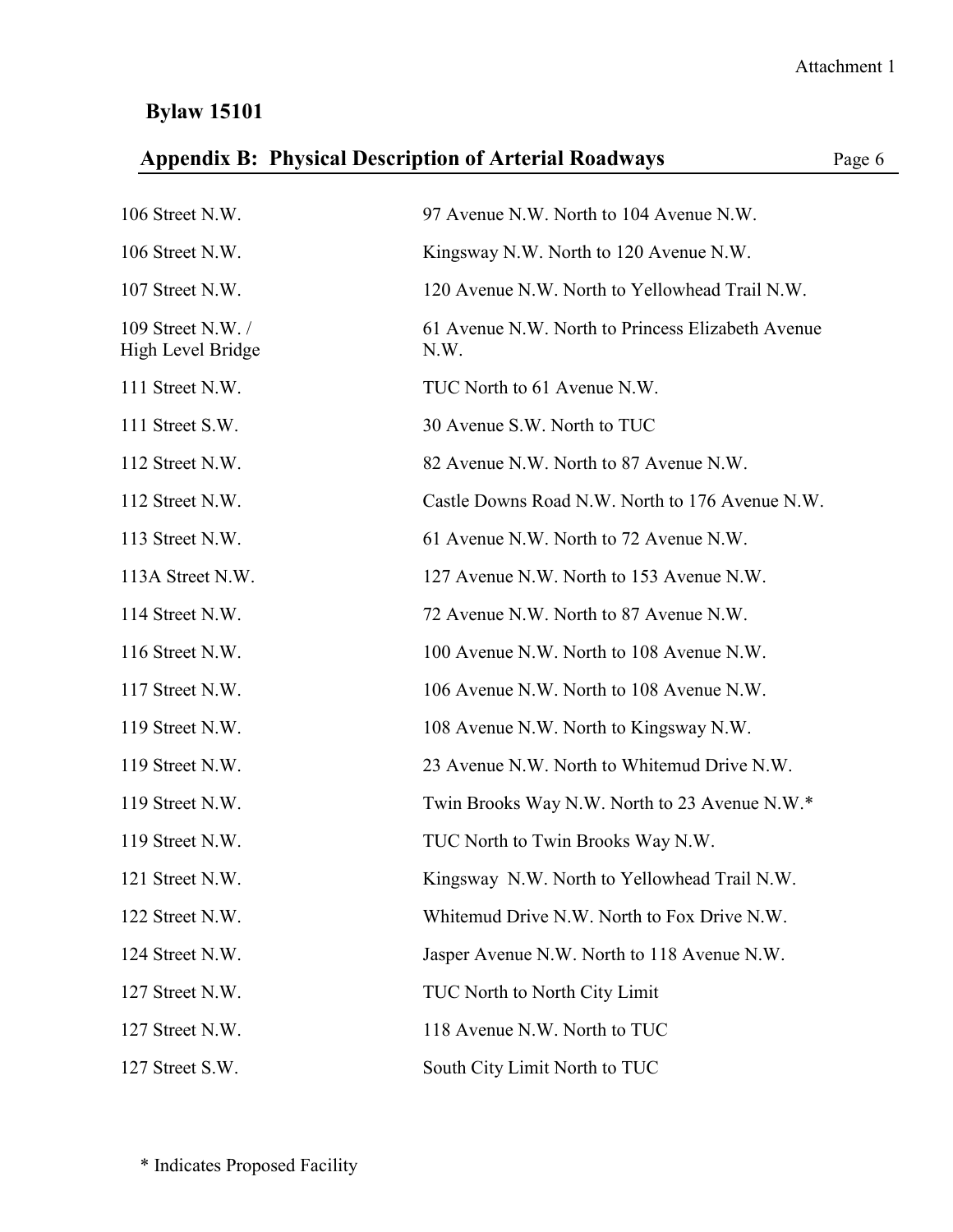| 127 Street S.W.      | <b>TUC Northwest to North City Limit</b>                               |
|----------------------|------------------------------------------------------------------------|
| 141 Street S.W.      | South City Limit North to Ellerslie Road S.W.<br>$(9$ Avenue S.W.)     |
| 142 Street N.W.      | 87 Avenue N.W. North to Yellowhead Trail N.W.                          |
| 142 Street N.W.      | 137 Avenue N.W. North to North City Limit                              |
| 142 Street N.W.      | 137 Avenue N.W. North to TUC*                                          |
| 149 Street N.W.      | Whitemud Drive N.W. North to 137 Avenue N.W.                           |
| 156 Street N.W.      | 87 Avenue N.W. North to Mark Messier Trail N.W.                        |
| 156 Street S.W.      | North of 28 Avenue S.W. North to TUC                                   |
| 159 Street N.W.      | South of Whitemud Drive N.W. North to 87 Avenue<br>N.W.                |
| 163 Street N.W.      | 87 Avenue N.W. North to 107 Avenue N.W.                                |
| 170 Street N.W.      | Callingwood Road N.W. North to TUC                                     |
| 170 Street S.W.      | South City Limit North to North of Windermere<br>Boulevard S.W.        |
| 178 Street N.W.      | Callingwood Road N.W. North to 118 Avenue                              |
| 184 Street N.W.      | 100 Avenue N.W. North to TUC                                           |
| 184 Street S.W.      | South City Limit North to Ellerslie Road (9 Avenue)<br>S.W.            |
| 184 Street N.W.      | TUC North to North City Limit                                          |
| 184 Street N.W.      | 23 Avenue N.W. North to TUC                                            |
| 199 Street S.W./N.W. | Quadrant Avenue North to North of 35 Avenue N.W.                       |
| 199 Street N.W.      | North of 35 Avenue N.W. North to Hammond Gate<br>$N.W.*$               |
| 199 Street N.W.      | Hammond Gate North to Guardian Road N.W.                               |
| 207 Street S.W.      | Ellerslie Road S.W. (9 Avenue S.W.) North to<br><b>Quadrant Avenue</b> |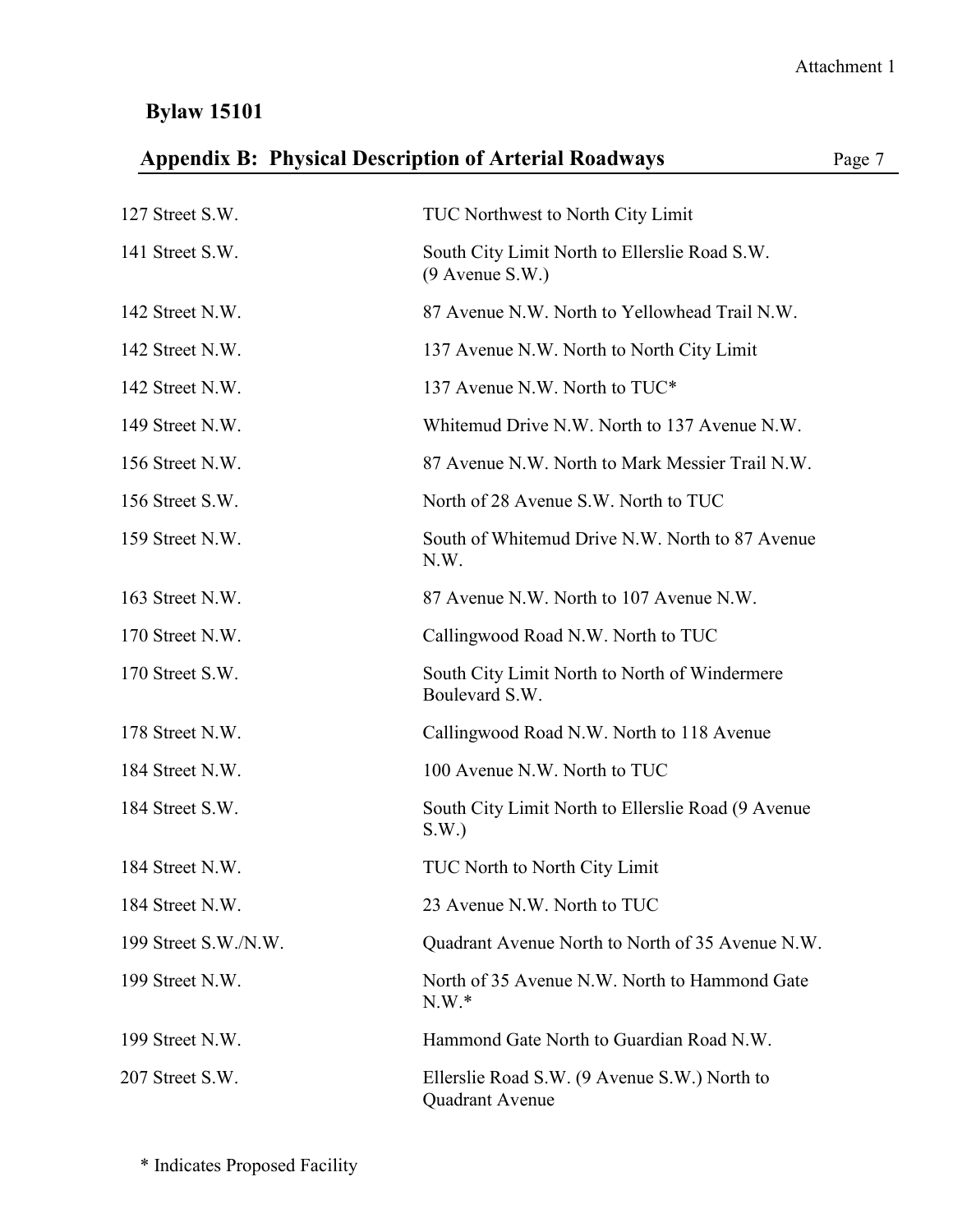# Appendix B: Physical Description of Arterial Roadways Page 8

| 231 Street N.W. | Whitemud Drive N.W. North to Hwy 16 |
|-----------------|-------------------------------------|
|                 |                                     |

#### **3. NAMED ROADWAYS**

| <b>ROADWAY</b>                    | <b>LIMITS</b>                                                  |
|-----------------------------------|----------------------------------------------------------------|
| Alex Taylor Road N.W.             | Rowland Road N.W. North to Jasper Avenue N.W.                  |
| Allendale Road N.W.               | 104 Street N.W. Southwest to 106 Street N.W.                   |
| Argyll Road N.W.                  | Sherwood Park Freeway N.W. Southwest to 86 Street<br>N.W.      |
| Belgravia Road N.W.               | 113 Street N.W. West to Fox Drive N.W.                         |
| Bellamy Hill N.W.                 | 97 Avenue N.W. North to MacDonald Drive N.W.                   |
| Calgary Trail N.W.                | TUC North to 55 Avenue N.W.                                    |
| Campbell Road N.W.                | Mark Messier Trail N.W. Northeast to TUC                       |
| Callingwood Road N.W.             | 170 Street N.W. West to TUC                                    |
| Castle Downs Road N.W.            | 153 Avenue N.W. Northeast to 97 Street N.W.                    |
| Connors Road N.W.                 | 85 Street N.W. Northwest to Low Level Bridge                   |
| Ellerslie Road SW (9 Ave.<br>SW)  | City Limit West to 184 Street S.W.                             |
| Ellerslie Road SW (9 Ave.<br>S.W. | 207 Street S.W. West to Winterburn Road S.W.<br>$(215$ Street) |
| Fort Road N.W.                    | 86 Street N.W. Northeast to 115 Avenue N.W.                    |
| Fort Road N.W.                    | 80 Street N.W. Northeast to 137 Avenue N.W.                    |
| Fox Drive N.W.                    | Belgravia Road N.W. West to Whitemud Drive N.W.                |
| Gateway Boulevard N.W.            | TUC North to Saskatchewan Drive N.W.                           |
| Grierson Hill N.W.                | Low Level Bridge Northeast to 95A Street N.W.                  |
| Groat Road N.W.                   | 87 Avenue N.W. North to 118 Avenue N.W.                        |
| Guardian Road N.W.                | 199 Street N.W. North to Whitemud Drive N.W.                   |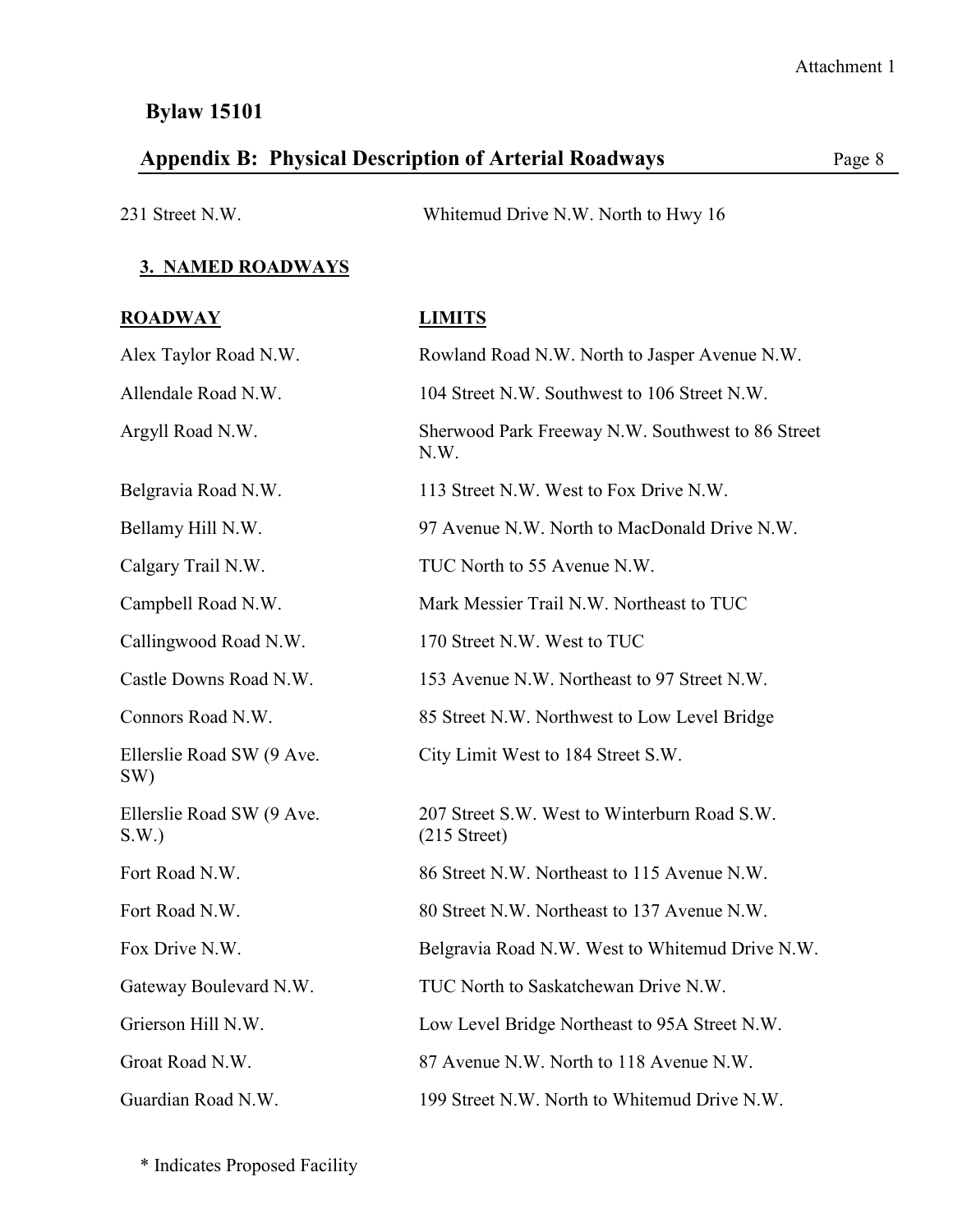|  | <b>Appendix B: Physical Description of Arterial Roadways</b> |  | Page 9 |
|--|--------------------------------------------------------------|--|--------|
|--|--------------------------------------------------------------|--|--------|

| Jasper Avenue N.W.                            | 82 Street N.W. Southwest to 124 Street N.W.                       |
|-----------------------------------------------|-------------------------------------------------------------------|
| Kingsway N.W.                                 | 101 Street N.W. Northwest to 121 Street N.W.                      |
| Lessard Road N.W.                             | Callingwood Road N.W. South/Southwest to TUC                      |
| Lessard Road N.W.                             | TUC Southwest to Winterburn Road (215 St.) N.W.*                  |
| Lewis Estates Boulevard<br>N.W.               | Whitemud Drive N.W. North to Suder Greens Drive<br>N.W.           |
| MacDonald Drive N.W.                          | 100 Street N.W. West to 102 Street N.W.                           |
| Manning Drive N.W.                            | 137 Avenue N.W. Northeast to TUC                                  |
| Mark Messier Trail N.W.                       | 137 Avenue N.W. Northwest to North City Limit                     |
| Mayfield Road N.W.                            | Stony Plain Road N.W. Northeast to 111 Avenue N.W.                |
| McDougall Hill N.W.                           | Low Level Bridge North to MacDonald Drive N.W.                    |
| McDougall Hill N.W. /<br>Rossdale Road N.W.   | Low Level Bridge Southwest to 105 Street N.W.                     |
| Meadowlark Road N.W.                          | 87 Avenue N.W. Northeast to 91A Avenue N.W.                       |
| Meridian Street (1 Street)                    | South City Limit North to 137 Avenue N.E.                         |
| Meridian Street (1 Street)                    | 153 Avenue N.E. North to 195 Avenue N.E.                          |
| Meridian Street (1 Street)                    | Highway 15 North to North City Limit                              |
| Norwood Boulevard N.W.<br>$(111$ Avenue N.W.) | 90 Street N.W. West to 101 Street N.W.                            |
| Parsons Road N.W./S.W.                        | 91 Street S.W. North to 34 Avenue N.W.                            |
| Parsons Road S.W.                             | South City Limit North to 25 Avenue S.W.*                         |
| Princess Elizabeth Ave. N.W.                  | Kingsway N.W. Northeast to 101 Street N.W.                        |
| Quadrant Avenue                               | 199 Street N.W. West to 207 Street S.W.                           |
| Queen Elizabeth Park Road<br><b>NW</b>        | Saskatchewan Drive N.W. Northwest to Walterdale<br>Hill Road N.W. |
| Rabbit Hill Road N.W.                         | TUC North/Northwest to Riverbend Road N.W.                        |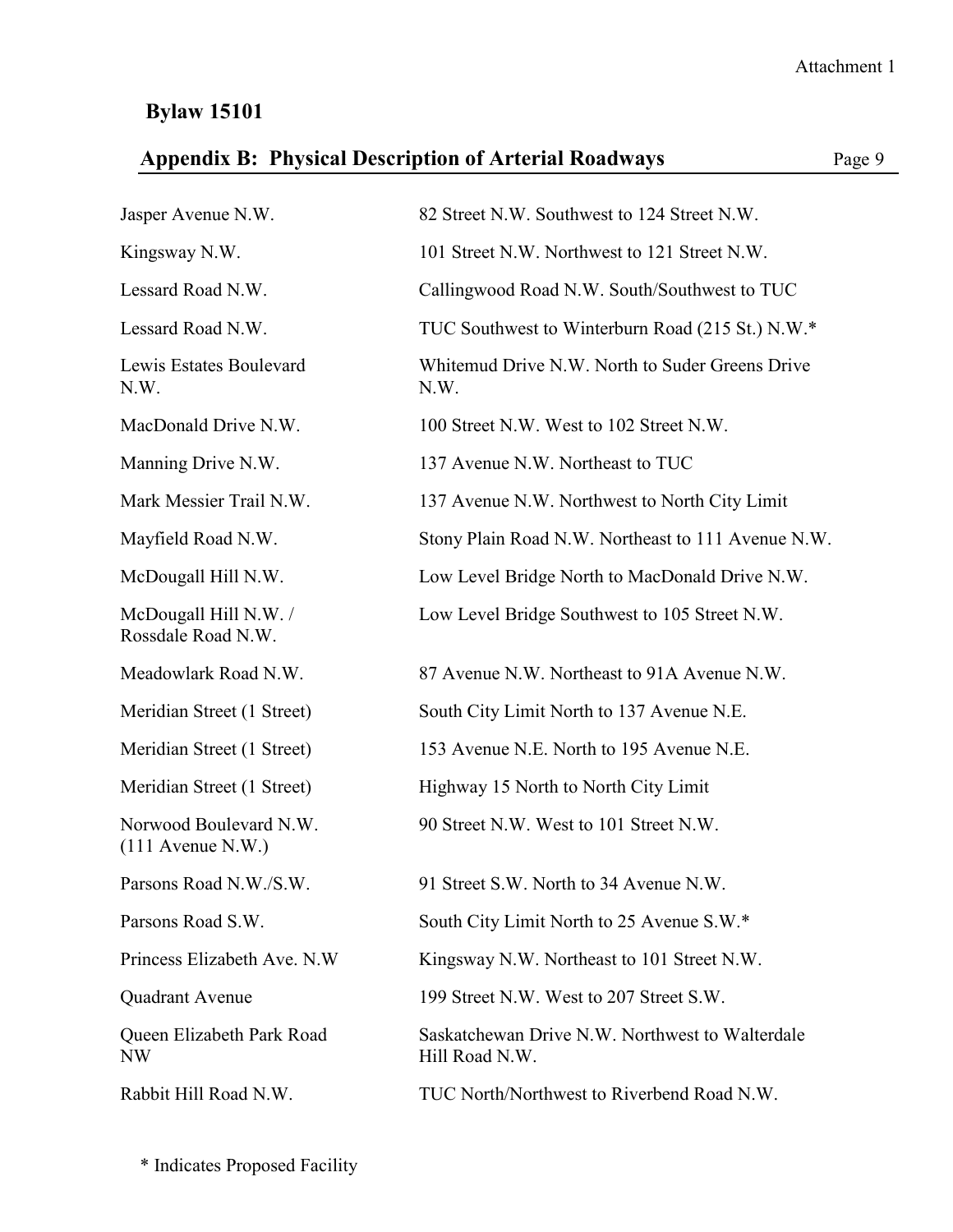# **Appendix B: Physical Description of Arterial Roadways** Page 10

| Riverbend Road N.W.                  | Terwillegar Drive N.W. Northwest to 40 Avenue N.W.                           |
|--------------------------------------|------------------------------------------------------------------------------|
| River Valley Road N.W.               | 105 Street N.W. West to Groat Road N.W.                                      |
| Roper Road N.W.                      | West of East City Limit West to 50 Street N.W.*                              |
| Roper Road N.W.                      | 50 Street N.W. West to 86 Street N.W.                                        |
| Rossdale Road N.W.                   | River Valley Road N.W. North to Bellamy Hill N.W.                            |
| Rowland Road N.W.                    | 84 Street N.W. West to 95 Street N.W.                                        |
| St. Albert Trail N.W.                | 118 Avenue N.W. Northwest to 137 Avenue N.W.                                 |
| Saskatchewan Drive N.W.              | 99 Street N.W. West to 109 Street N.W.                                       |
| Saskatchewan Drive N.W.              | University Avenue N.W. North to 87 Avenue N.W.                               |
| <b>Sherwood Park Freeway</b><br>N.W. | East City Limit West to 71 Street N.W.                                       |
| Stadium Road N.W.                    | 86 Street N.W. Southwest to 92 Street N.W.                                   |
| Stony Plain Road N.W.                | 121 Street N.W. West to West City Limit                                      |
| Strathcona (Scona) Road<br>N.W       | Saskatchewan Drive N.W. North to Connors Road<br>N.W.                        |
| Suder Greens Drive N.W.              | Webber Greens Drive N.W. Southwest to Breckenridge<br>Drive N.W.             |
| Suder Greens Drive N.W.              | Breckenridge Drive N.W. West to Winterburn Road<br>$(215 \text{ St.})$ N.W.* |
| Terrace Road N.W.                    | 101 Avenue N.W. Southwest to 98 Avenue N.W.                                  |
| Terwillegar Drive N.W.               | Whitemud Drive N.W. South to TUC                                             |
| Terwillegar Drive N.W.               | TUC Southwest to 170 Street N.W.                                             |
| University Avenue N.W.               | 114 Street N.W. West to Saskatchewan Drive N.W.                              |
| Victoria Park Road N.W.              | 116 Street N.W. West to Groat Road N.W.                                      |
| Victoria Trail N.W.                  | 118 Avenue N.W. North to 153 Avenue N.W.                                     |
| Victoria Trail N.W.                  | 153 Avenue N.W. North to 160 Avenue N.W.*                                    |